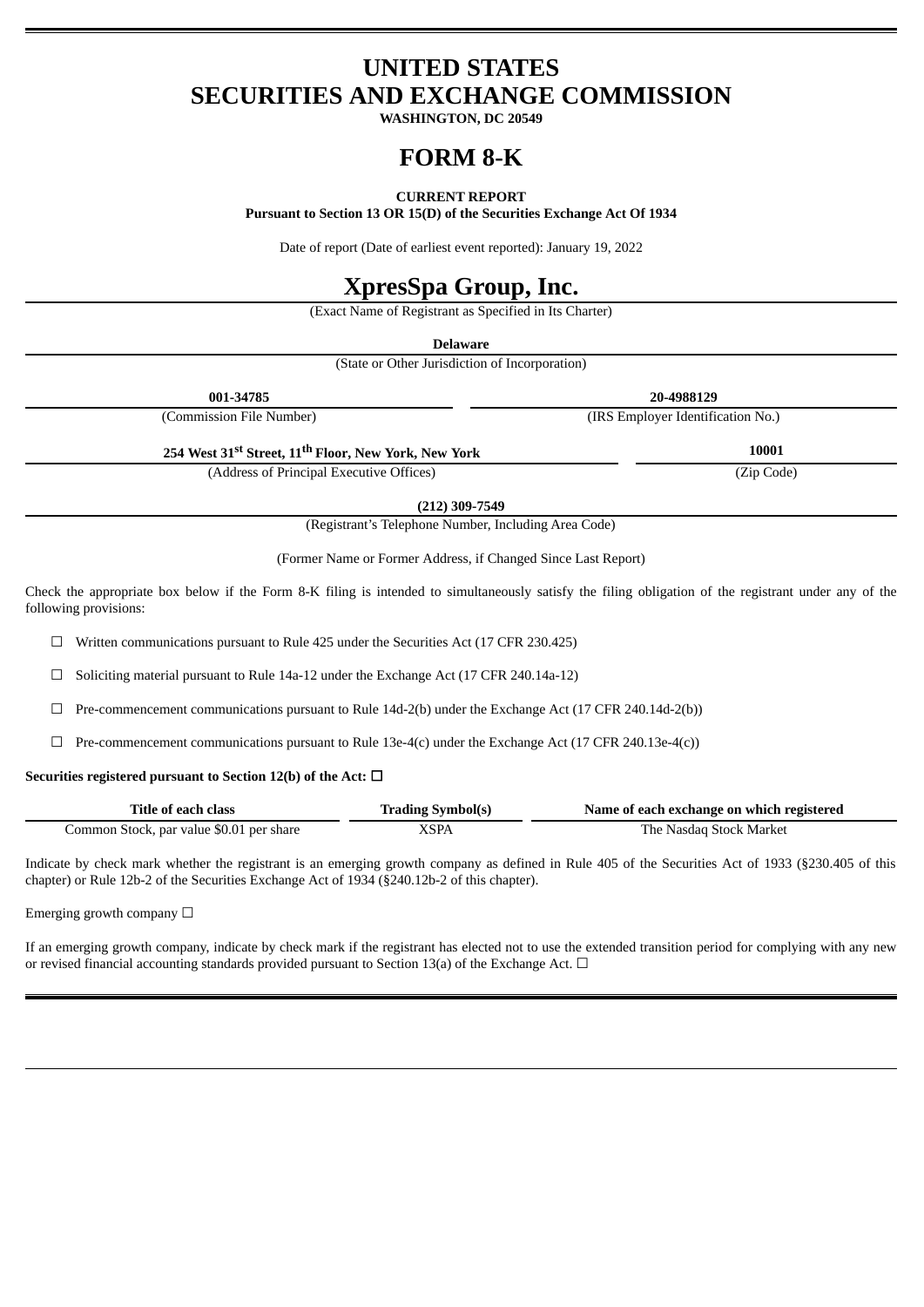# Item 5.02. Departure of Directors or Certain Officers: Election of Directors: Appointment of Certain Officers: Compensatory Arrangements **of Certain Officers**

On January 21, 2022, XpresSpa Group, Inc. (the "Company") announced that it had appointed Scott R. Milford to the role of President and Chief Executive Officer of the Company, effective as of January 19, 2022. The appointment of Mr. Milford follows the resignation of Douglas Satzman as the President and Chief Executive Officer of the Company for personal reasons effective as of the same date.

In connection with Mr. Satzman's departure, the Company expects to enter into a severance and release agreement with Mr. Satzman, providing for a severance package with Mr. Satzman, subject to Mr. Satzman executing a general release in favor of the Company, resigning as a director of the Company and otherwise complying with the terms of the severance and release agreement. In connection therewith, the Board has appointed Mr. Milford as a member of the Board with an initial term expiring at the Company's 2022 Annual Meeting of Stockholders, contingent upon and effective immediately following Mr. Satzman's resignation as a director.

Mr. Milford, 57, has served as the Company's Chief Operating Officer since December 2020. Prior to that he had served as the Company's Chief People Officer from July 2019 to December 2020. Before joining the Company, he served as VP, People Operations of SoulCycle from January to July 2019. Prior to that, he served as Chief People Officer for Bayada Home Health during 2018. Previously, he was Senior Vice President – Human Resources for Le Pain Quotidien from 2016 to 2018, and Senior Vice President – Human Resources for Town Sports from 2009 to 2015. His other relevant experience includes senior Human Resources leadership positions at Starbucks Coffee Company (2003-2008), Universal Music Group (1999-2003), and Blockbuster Entertainment and its parent Viacom International (1991-1999). His other relevant experiences include senior Human Resource leadership positions at Town Sports International, Starbucks Coffee Company, Universal Music Group, Viacom, and Blockbuster Entertainment.

There was no other arrangement or understanding pursuant to which Mr. Milford was selected as an officer, or will be appointed as a director, of the Company. There are no family relationships between Mr. Milford and any director or executive officer of the Company. There are no related party transactions in respect of the Company of the kind described in Item 404(a) of Regulation S-K in which Mr. Milford was a participant.

In connection with his appointment as a director, the Company plans to enter into an indemnity agreement with Mr. Milford in connection with his services as a member of the Board. The form of Indemnification Agreement is filed as Exhibit 10.5 to the Company's Annual Report on Form 10-K/A filed with the SEC on April 30, 2021 and is incorporated by reference herein.

#### **Item 8.01. Other Events**

On January 21, 2022, the Company issued a press release regarding the changes in roles of Messrs. Milford and Satzman discussed in Item 5.02 above. A copy of the press release is attached hereto as Exhibit 99.1 and is incorporated herein by reference.

## **Item 9.01. Financial Statements and Exhibits**

(d) Exhibits

[99.1](#page-3-0) Press [Release,](#page-3-0) dated January 21, 2022

104 Cover Page Interactive Data File (embedded within the Inline XBRL document).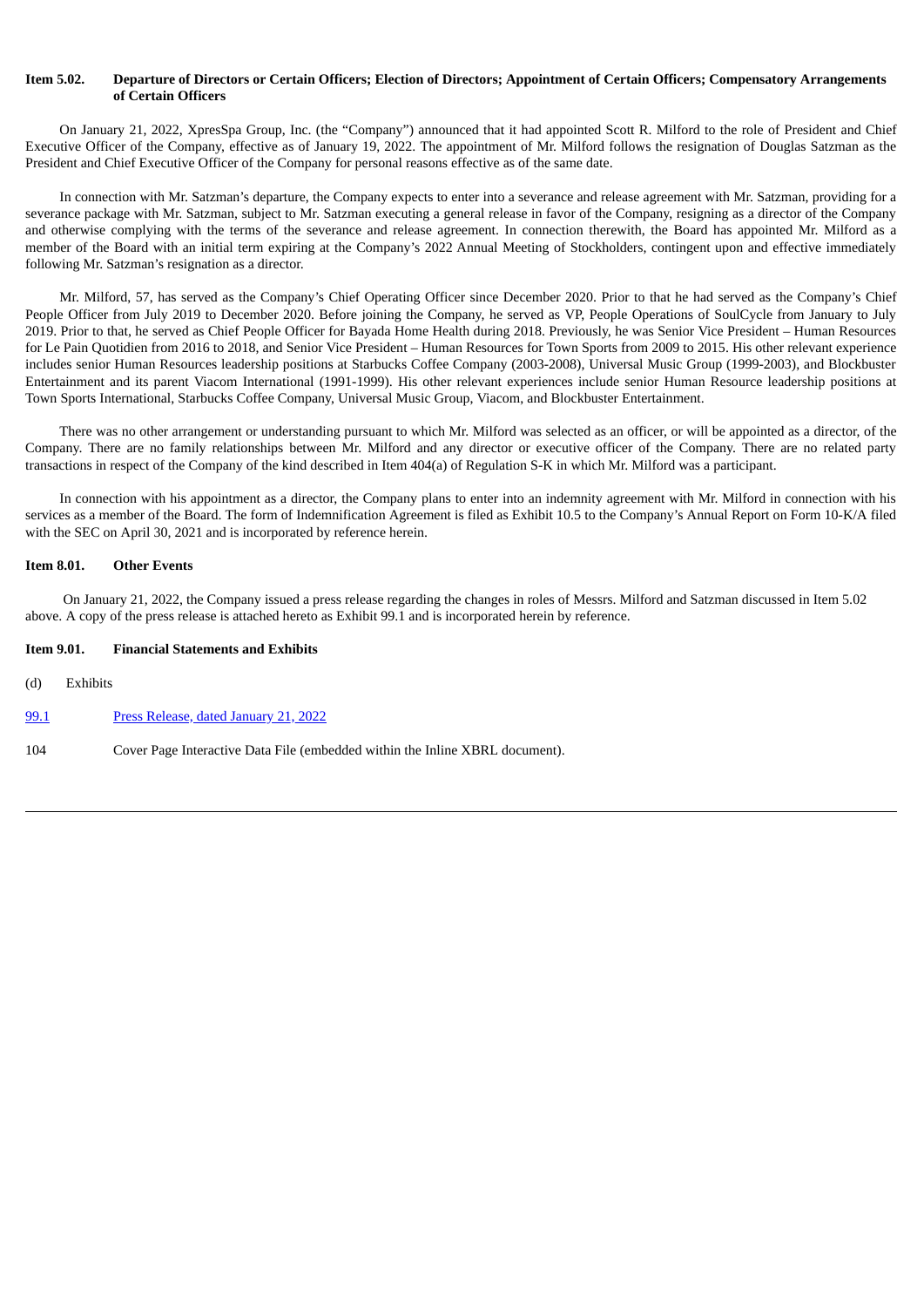# **SIGNATURES**

Pursuant to the requirements of the Securities Exchange Act of 1934, the registrant has duly caused this report to be signed on its behalf by the undersigned hereunto duly authorized.

Date: January 21, 2022 By: /s/ Cara Soffer

**XpresSpa Group, Inc.**

Name: Cara Soffer Title: General Counsel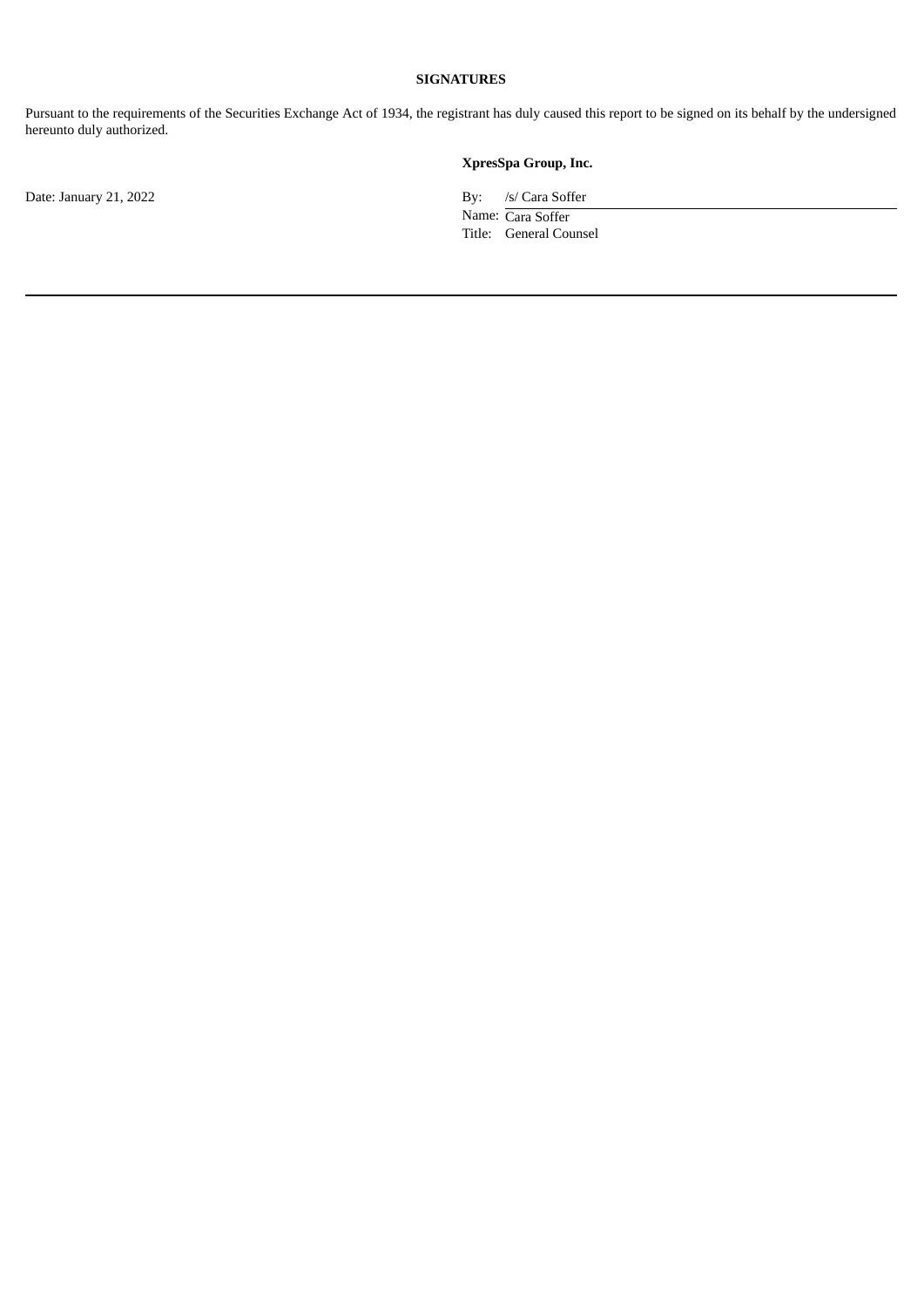# **XpresSpa** Group

## **XpresSpa Group Names Scott R. Milford as President and Chief Executive Officer**

<span id="page-3-0"></span>NEW YORK, January 21, 2022 - XpresSpa Group, Inc. (Nasdaq: XSPA), a travel health and wellness company, today announced that its Board of Directors has named current Chief Operating Officer Scott R. Milford to the role of President and Chief Executive Officer. This appointment is effective January 19, 2022 and follows the resignation of Doug Satzman for personal reasons.

Bruce Bernstein, XpresSpa Chairman of the Board, said, "We are pleased to congratulate Scott on his well-deserved promotion. Since joining the Company in 2019, Scott has played a crucial role in our pivot from a stand-alone airport retailer of spa services to a family of travel health and wellness brands. Scott was also responsible for the successful deployment of the CDC biosurveillance program spanning four major US airports and testing passengers from more then 3,000 flights since launching. We are highly confident in his ability to lead XpresSpa Group as our new President and Chief Executive Officer while ensuring business continuity as we continue building sustainable growth and profitability over the long-term."

Mr. Milford is a highly-regarded executive with over 30 years of experience at high profile and diverse organizations. He has served on XpresSpa Group's leadership team since 2019 as Chief People Officer and was promoted to Chief Operating Officer in December 2020. Before joining the Company, Mr. Milford served as VP, People Operations of SoulCycle from January to July 2019. Prior to that, he served as Chief People Officer for Bayada, a \$1 billiondollar Home Health Care Company, where he played a significant role in building the organizational infrastructure necessary to scale the business from 400 service offices to 1,000 offices. Previously, Mr. Milford was Senior Vice President – Human Resources for Le Pain Quotidien. His other relevant experiences include senior Human Resource leadership positions at Town Sports International, Starbucks Coffee Company, Universal Music Group, Viacom, and Blockbuster Entertainment.

Mr. Bernstein continued, "We would also like to thank Doug for his many contributions to the Company over the past three years and wish him much success in his future endeavors. Doug has played an important role in our evolution and growth, including implementing operational improvements at XpresSpa® pre-pandemic, pivoting our business successfully to Covid-19 testing through XpresCheck®, and launching Treat™ as a new travel health and wellness brand. Thankfully, we have strong and deep bench of leadership who are working hard every day to execute our vision and elevate our brands while remaining operationally efficient."

Mr. Milford added, "I am honored by the Board's confidence in me and am delighted to be assuming the role of President and Chief Executive Officer. I believe my previous responsibilities at XpresSpa Group along with decades of experience across several different organizations have prepared me to lead the Company. I look forward to working closely with the Board and my fellow team members to enhance shareholder value."

# **About XpresSpa Group, Inc.**

XpresSpa Group, Inc. (Nasdaq: XSPA) is a leading global health and wellness holding company operating three distinct brands: XpresCheck®, XpresSpa® and Treat™. XpresCheck is a leading on-site airport provider of COVID-19 screening and testing with 14 locations in 12 domestic airports. XpresSpa is a leading airport retailer of spa services and related health and wellness products, with 43 locations in 21 airports globally. Treat is a travel health and wellness brand that is providing on-demand access to healthcare through technology and personalized services.

To learn more about XpresSpa Group, visit: www.XpresSpaGroup.com. To learn more about XpresCheck, visit: www.XpresCheck.com. To learn more about XpresSpa, visit www.XpresSpa.com. To learn more about Treat, visit: www.Treat.com.